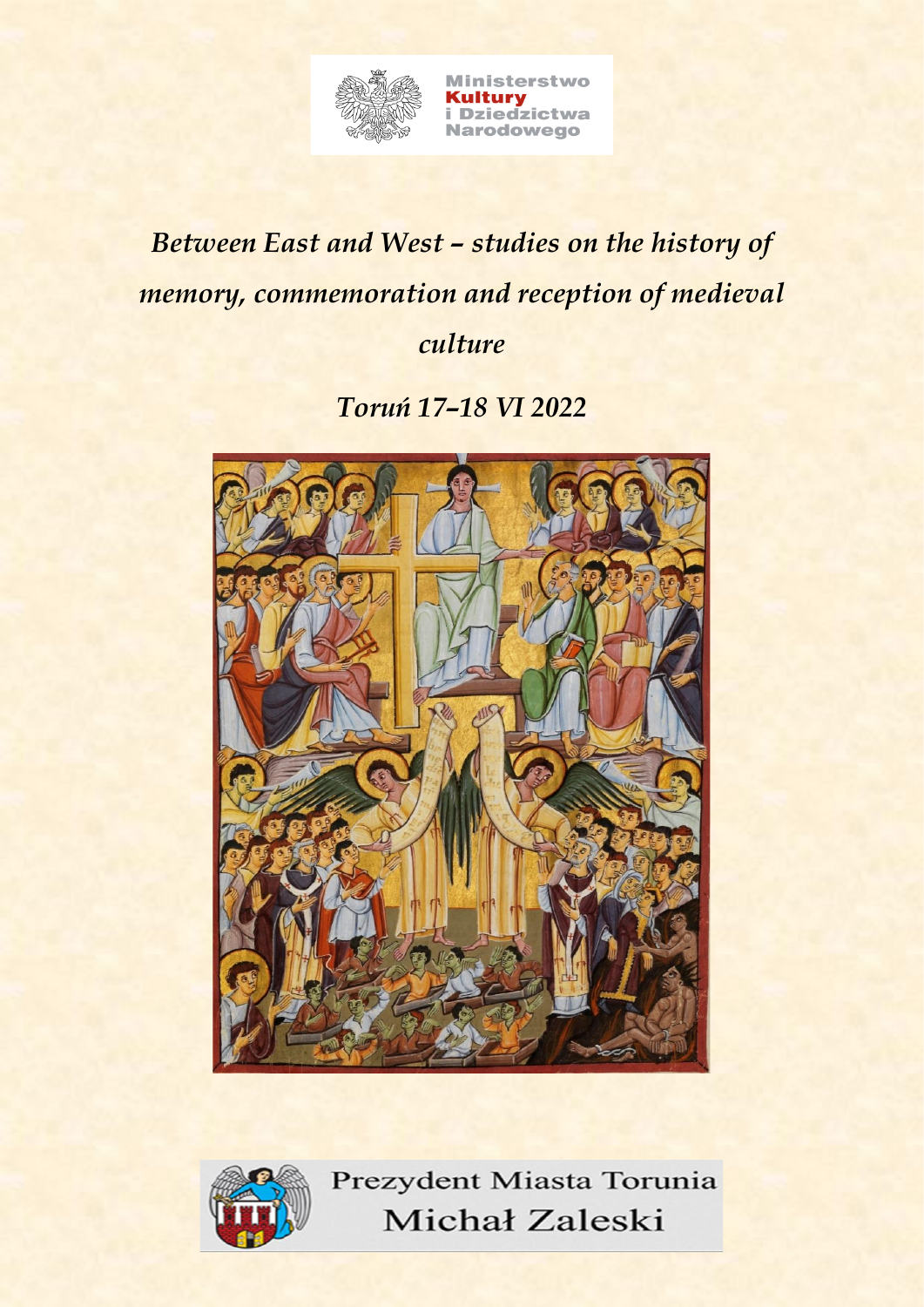

**Ministerstwo Kultury<br>i Dziedzictwa Narodowego** 



### **Conference programme: 17.06.2022**

#### **9:00-11:30**

- I. **Welcome speech** Sala Mieszczańska Ratusz Staromiejski w Toruniu
- **II. 17.06. Bolizlauus dux – past, present and future - 1000th anniversary of the coronation of Bolesław the Brave – "Chrobry 2025": Wspólne początki. Badania nad przeszłością oraz wizja Muzeum XXII wieku – przeszłość, pamięć, tożsamość - przyszłość**

Zespół Badawczy pod patronatem Dziekana WNH UMK

- **III. Pamięć i wspomnienie przeszłości w Muzeach:**  Ministerstwo Kultury i Dziedzictwa Narodowego
	- **1. dr Tomasz Borowski, Muzeum Historii Polski,**  *Unique or universal? Poland as a case study for representing medieval culture on the frontiers of the Latin world*
	- **2. dr Daniel Gosk, Muzeum Zamkowe w Malborku,** *Exhibition of Teutonic armaments in the space of the castle in Malbork before the Second World War and nowadays*

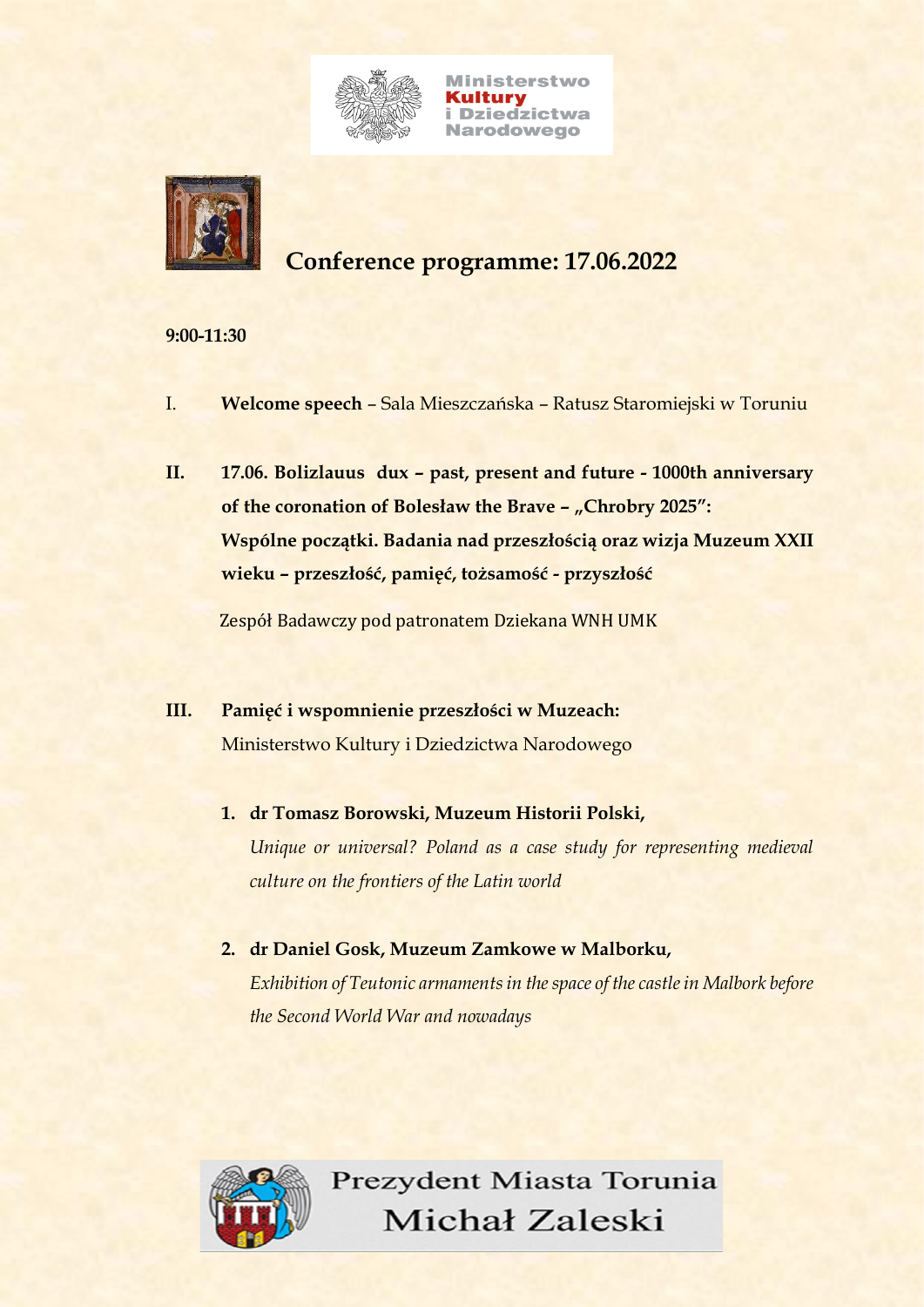

**3. dr Beata Kwiatkowska -Kopka, mgr Magdalena Młodawska, Zamek Królewski na Wawelu,**

*Wawel architectural and archaeological reserves - content and form. Reception of medieval architecture*

**Between East and West – studies on the history of memory, commemoration and reception of medieval culture** 

#### **Session I:**

1. **11:30 – 11:50 Prof. dr hab. Andrzej Radzimiński**, **Uniwersytet Mikołaja Kopernika**

*Memoria and saints in the high Middle Ages*

**2. 11:50-12:10 Prof. dr hab. Przemysław Urbańczyk, Uniwersytet Kardynała Stefana Wyszyńskiego / IAE PAN,**

*Boleslaw Chrobry - the commemorator*

**3. 12:10- 12:30 Prof. dr hab. Leszek Paweł Słupecki, Uniwersytet Rzeszowski,**  *Manco? What in the Early Piast State should exist but we can't find it (and why?)*

**12.30-12.40 Discussion** 

**12.40-13.00 Coffee Break**

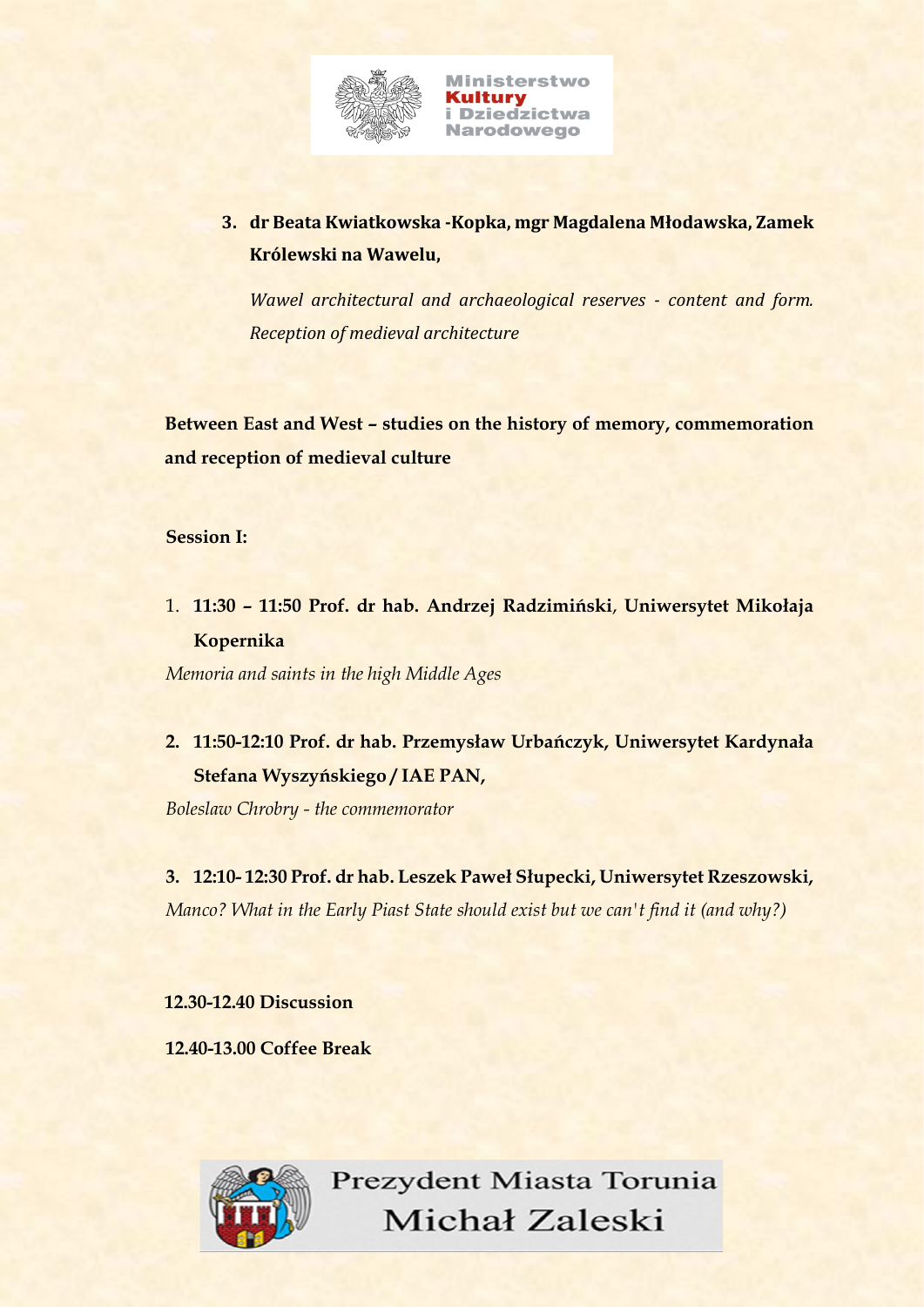

#### **Session II:**

**1. 13.00-13.20 Prof. Dr Florin Curta, University of Florida,** 

*'Mais ou est le preux Charlemaigne?' Charlemagne's wars with the Avars between memory and oblivion*

**2. 13.20-13.40 Prof. Dr Petr Charvát, University of West Bohemia,** 

*A Hold unto His Majesty. A sovereign ritual in tenth-century Prague Castle*

**3. 13:40-14:00 dr Piotr Pranke Uniwersytet Mikołaja Kopernika, mgr Mariusz Ciszak,** 

*Bolesław Chrobry, Empire and the role of memoria. The political and economical understanding of medieval power networks*

#### **14.00-14.10 Discussion**

**14.10-15.20 Lunch Break**

#### **Session III:**

**1. 15.20-15.40 Dr Georgios Kardaras, Senior Researcher, IHR/NHRF Athens,**

*Bad Memories of the Eurasian Nomads for Byzantium. The Negative Image of an Empire in the sixth c. AD.*

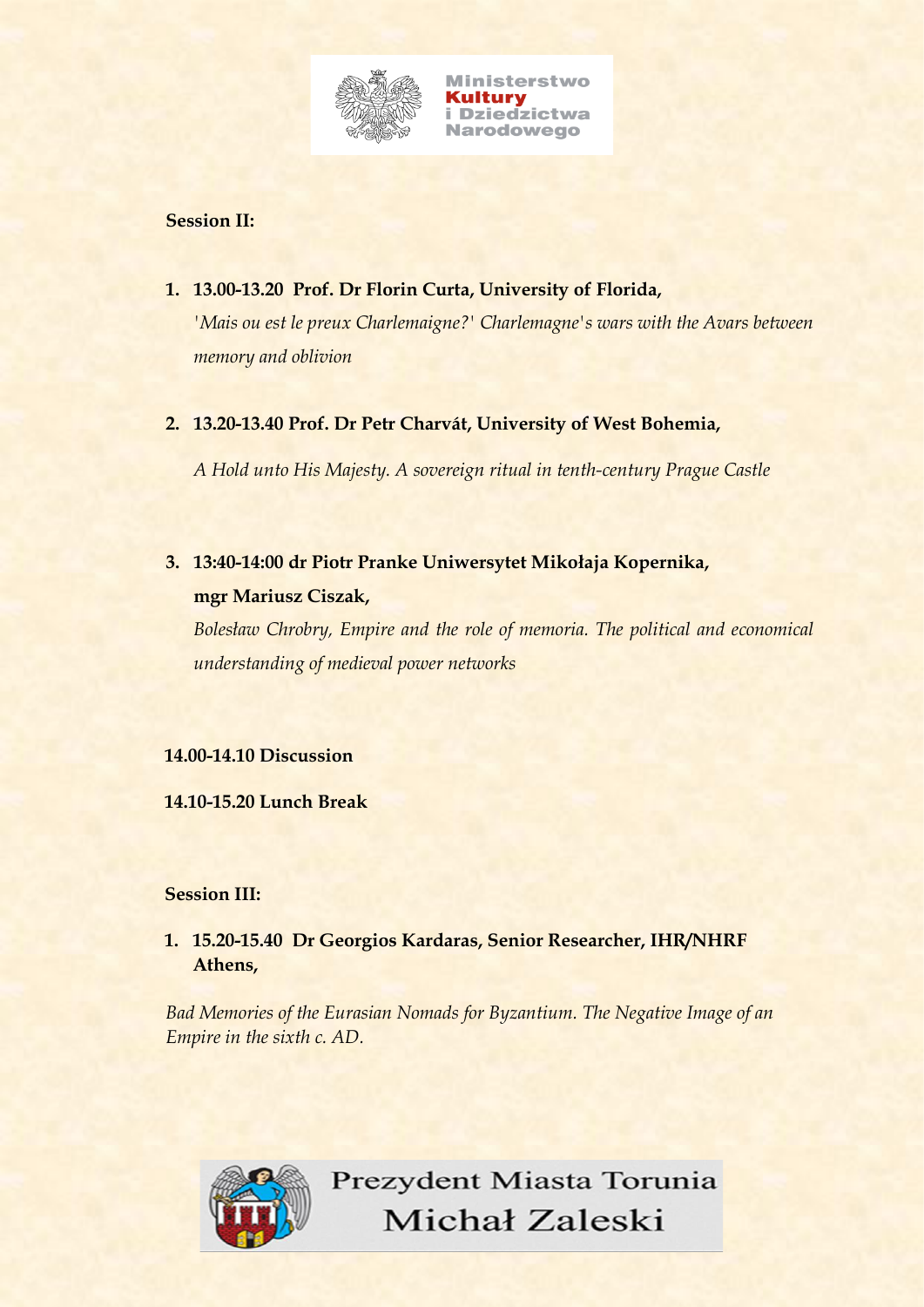

**2. 15.40.-16.00 Prof. Dr Nada Provantová, Czech Academy of Sciences,**  *Funerary symbolic and social status/state in Early medieval Bohemia (8th- 10 th cent.) / Funerální symbolika a společenský status v raně středověkých Čechách (8-10. stol.)*

**3. 16.00-16.20 Prof. Dr Katalin Szende, Central European University,**  *The burial sites of the Árpádian rulers in relation to their foundations of episcopal sees*

**16.20-16.30 Discussion 16:30-16:50 Coffee Break**

#### **Session IV:**

**1. 16:50-17:10 Prof. dr hab. Wojciech Chudziak, Uniwersytet Mikołaja Kopernika,**

*The Chełmno Land in the early Middle Ages - on the border of the worlds*

**2. 17:10-17:30 dr hab. Dariusz Andrzej Sikorski, prof. UAM, Uniwersytet im. Adama Mickiewicza,**

*The institutional memory and institutional oblivion in early medieval Poland (X-XI c.)*

**3. 17:30-17:50 Prof. dr hab. Stanisław Rosik, Uniwersytet Wrocławski,** *The Battle of Cedynia - memory vs history. Around the 1050th anniversary of the events of 972 in Cidini*

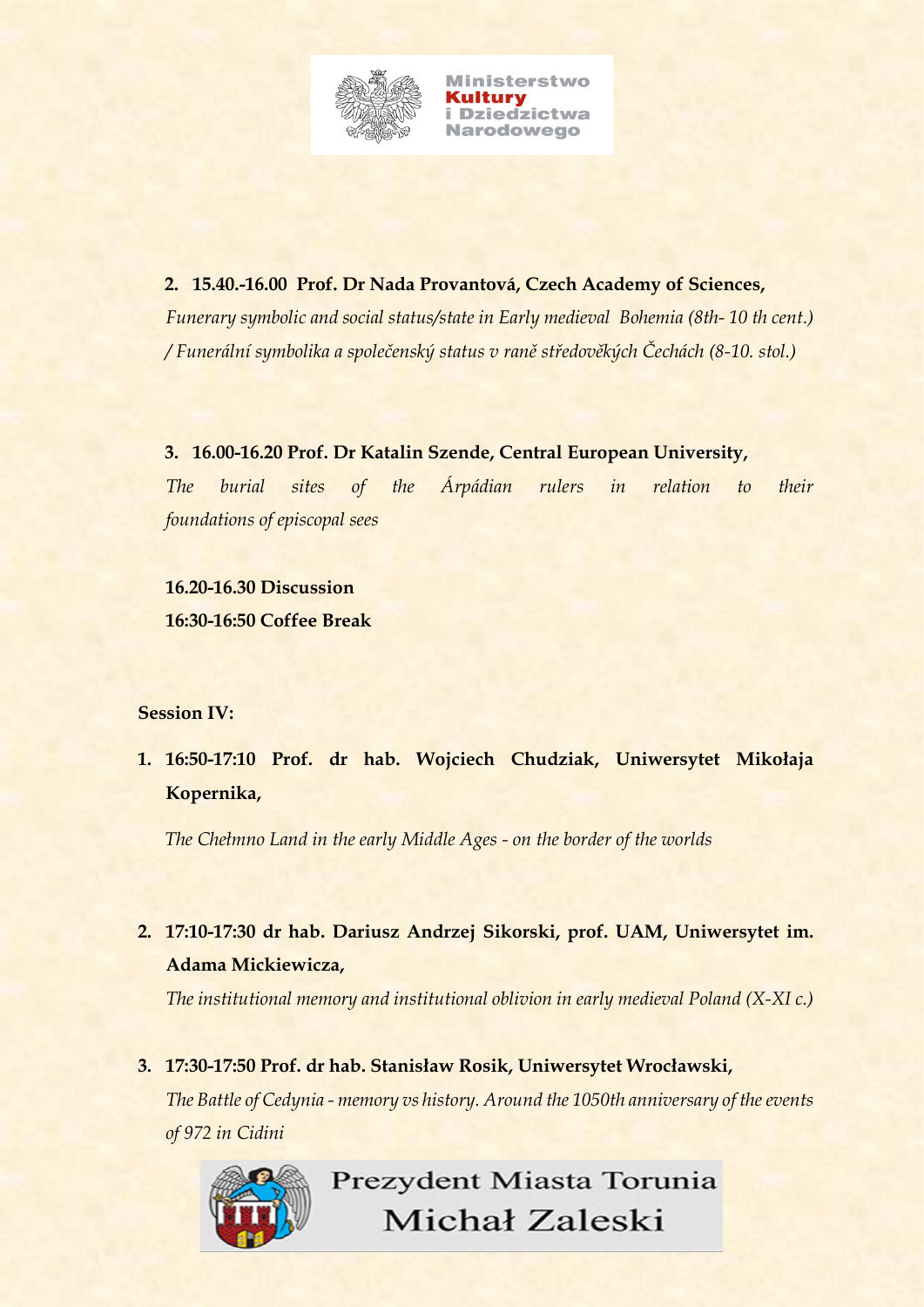

**Ministerstwo Kultury<br>i Dziedzictwa Narodowego** 

#### **17.50-18.00 Discussion**

**18:00-18:20 Coffee Break**

#### **Session V:**

**1. 18:20-18:40 Prof. dr hab. Andrzej Pleszczyński, Uniwersytet Marii Curie-Skłodowskiej,**

*The figure of Bolesław Chrobry in the records of early medieval commemorative sources*

- **2. 18:40-19:00 Prof. Dr. Emilia Jamroziak, University of Leeds,** *Commemoration in Cysterian culture*
- **3. 19:00-19:20 dr hab. Marcin Lisiecki, prof. UMK, Uniwersytet Mikołaja Kopernika,**

*Capital(s) of Piast state in cultural and social memory in contemporary Poland*

**4. 19:20-19:40 mgr Maciej Pawlikowski, University of Cambridge,** 

*GLAM photography in different light. Non-invasive methods for inspection and analysis of Medieval manuscripts and cultural heritage artifacts*

**19.40-19.50 Discussion**

*20:00 Banquet (Sala Mieszczańska, Ratusz Staromiejski)*

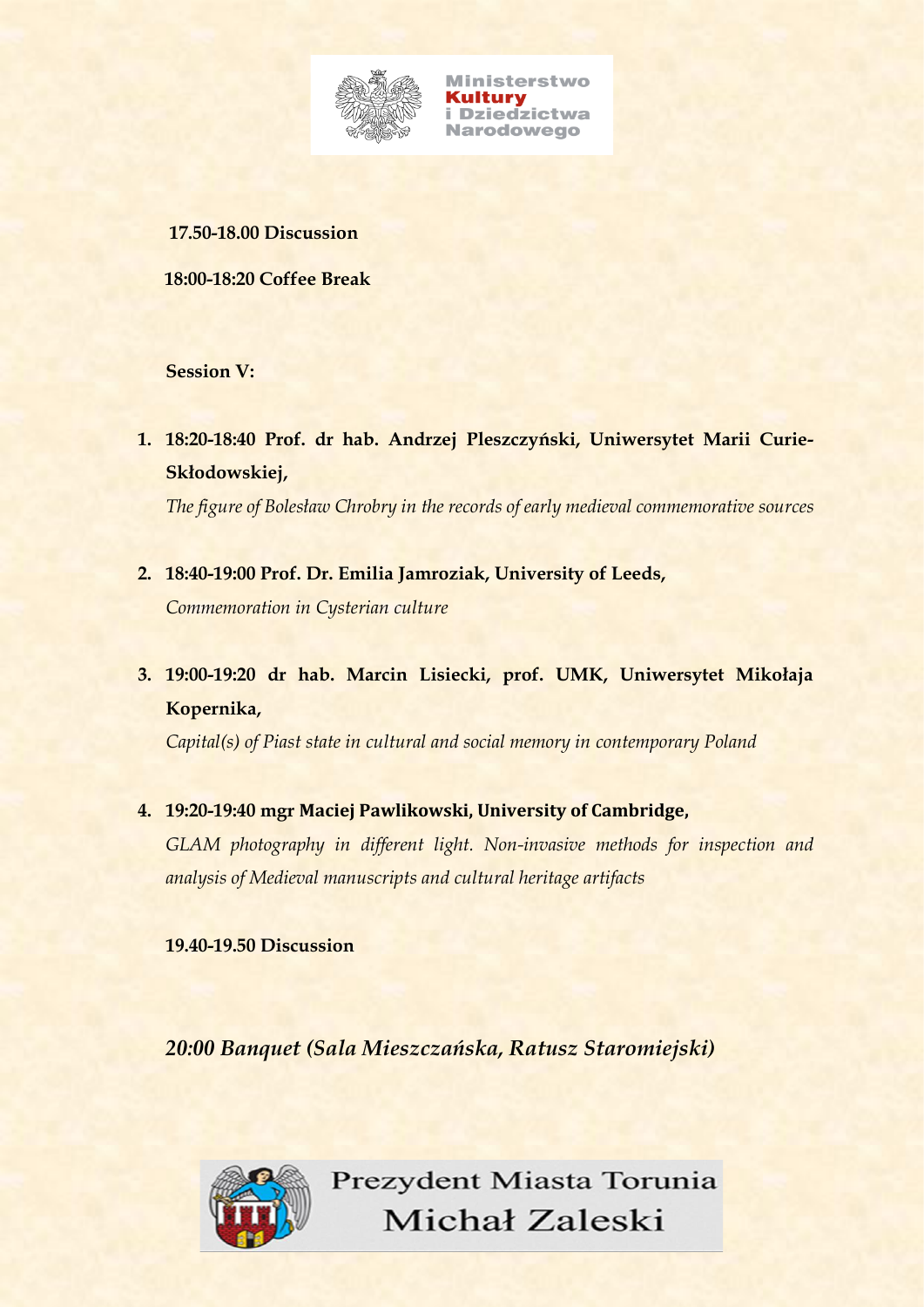

**Ministerstwo Kultury<br>i Dziedzictwa Narodowego** 

# **Conference programme: 18. 06. 2022**

#### **Session VI:**

- **1. 10.00-10.20 Dr Sirpa Aalto, University of Oulu,**  *Remembrance of King Óláfr Tryggvason in the Old Norse sources*
- **2. 10:20-10:40 dr hab. Jakub Morawiec, prof. UŚ, Uniwersytet Śląski w Katowicach**

*Memory on the battle of Hlyrskógsheidr and medieval development of the cult of St. Olaf*

**3. 10:40-11:00 dr Maciej Lubik, Uniwersytet Zielonogórski,** 

*Remembering a mercenary – Kekaumenos' passage on King Haraldr Sigurðarson*

#### **11.00-11.10 Discussion**

 **11.10-11.30 Coffee Break**

#### **Session VII:**

**1. 11.30-11.50 dr hab. Andrzej Pydyn, prof. UMK, dr Mateusz Popek, mgr Konrad Lewek, Uniwersytet Mikołaja Kopernika,**

*Past from the depths. The results of underwater research on the Lednica Lake*

**2. 11:50-12:10 dr hab. Jerzy Sikora, prof. UŁ, Uniwersytet Łódzki,** *Remember your ancestor. Spatial aspects of location of burial places in early medieval Poland*

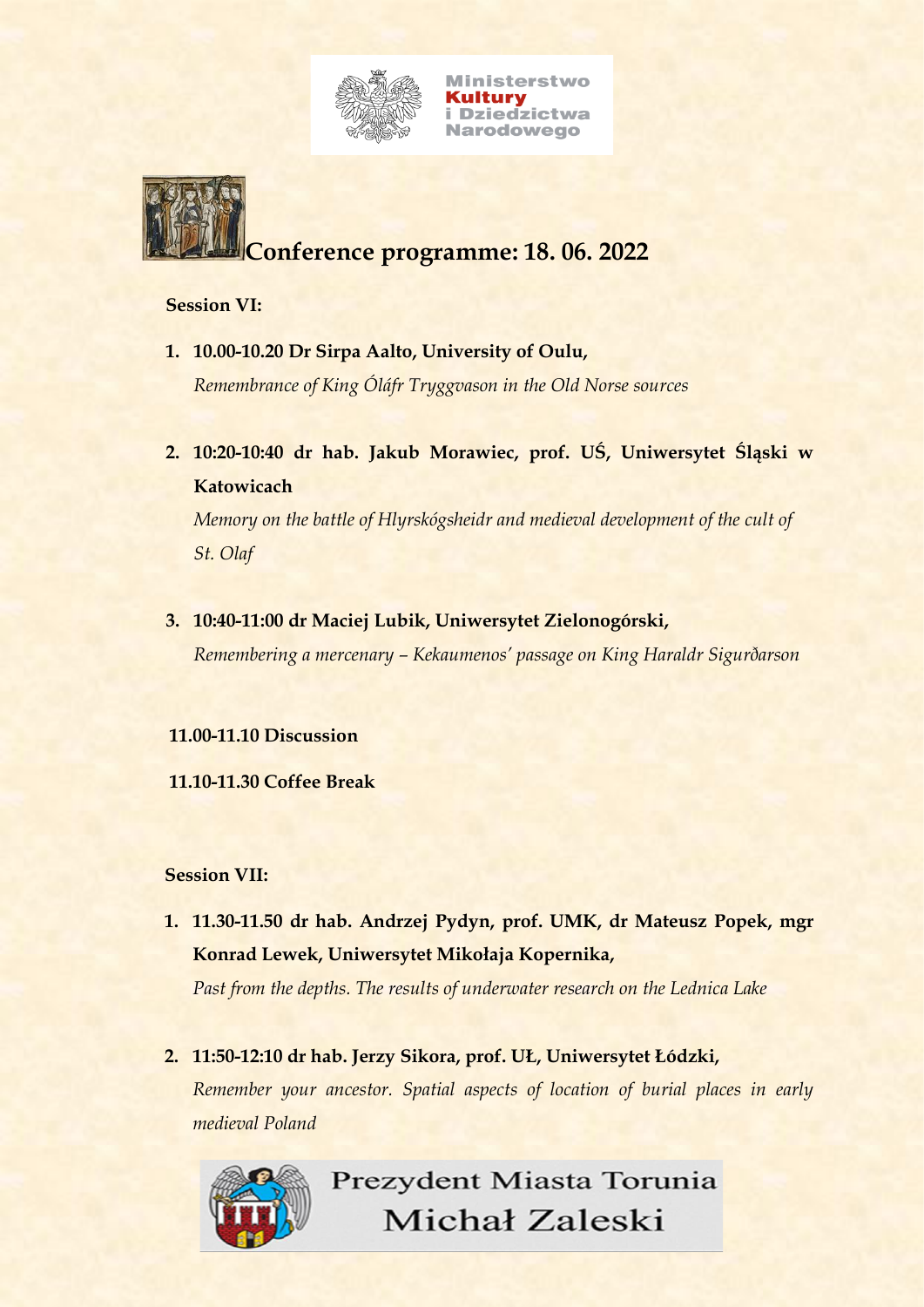

#### **3. 12:10-12:30 dr hab. Łukasz Różycki, prof. UAM, Uniwersytet Adama Mickiewicza**

*Patria 3.8. and echoes of Byzantine military manuals*

#### **12.30-12.40 Discussion**

**12.40-13.00 Coffee Break**

#### **Session VIII:**

#### **1. 13:00-13:20 Dr Gregory Leighton, NAWA,**

*St. Adalbert of Prague in the Memorial Culture of the Teutonic Order - (Dis)continuity and Change?*

#### **2. 13:20-13:40 dr Tomasz Lis, Uniwersytet Jagielloński,**

*Medieval power of King in research of Galicians' historians. Voice of Slavophilism in Polish universities in XIX century*

#### **3. 13:40-14:00 dr hab. Dariusz Dąbrowski, prof. UKW, Uniwersytet Kazimierza Wielkiego**

*It was said at the tower of Mścisław. "Accounts of the Ruthenian princes from Deszt-i-Kipczak on the example of Mścisław Mścisławowicz and Daniel Romanowicz*